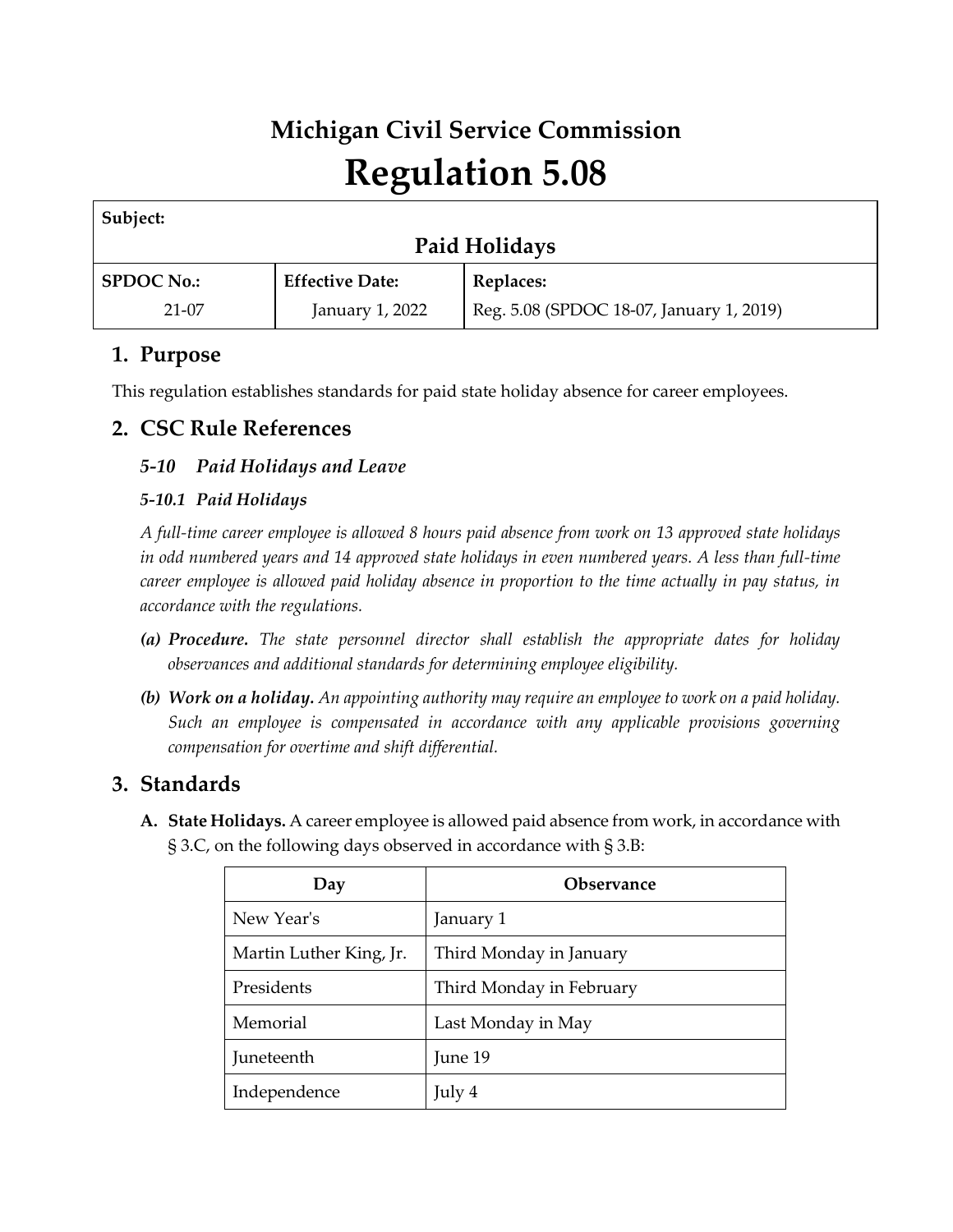| Labor                  | First Monday in September                  |
|------------------------|--------------------------------------------|
| Election Day           | General election day (even-numbered years) |
| Veterans               | November 11                                |
| Thanksgiving           | Fourth Thursday in November                |
| Day After Thanksgiving | Friday after Thanksgiving                  |
| Christmas Eve          | December 24                                |
| Christmas              | December 25                                |
| New Year's Eve         | December 31                                |

#### **B. Observance.**

- 1. Employees observe the holiday on the holiday itself if on a scheduled workday.
- 2. A holiday falling on Saturday is observed the preceding Friday. A holiday falling on Sunday is observed the following Monday.
	- a. If Christmas Eve or New Year's Eve falls on Friday, the holiday is observed the preceding Thursday. If Christmas Eve or New Year's Eve falls on Sunday, the holiday is observed the preceding Friday. The director may establish alternate observance days for these holidays before the fiscal year begins.
	- b. Equivalent provisions for time off for holidays outside the scheduled work week are made for employees working other than a Monday-to-Friday schedule.
	- c. Holiday observance cannot be used to extend employment, unless § 3.C.1.c applies.

#### **C. Eligibility.**

- 1. A full-time career employee, regardless of work schedule, is allowed paid holiday absence by being in full pay status on:
	- a. The holiday itself, as demonstrated by actually working on the holiday;
	- b. The employee's last scheduled workday before the holiday and first scheduled workday after the holiday when both days fall in the same biweekly pay period;
	- c. The employee's last scheduled workday before the holiday when the holiday occurs or is observed on the last scheduled workday of a biweekly pay period or the last scheduled workday of the month in which the employee is retiring; or
	- d. The employee's first scheduled workday after the holiday when the holiday occurs or is observed on the first scheduled workday of a biweekly pay period.
- 2. A newly hired employee is not allowed paid holiday absence for a holiday occurring or observed on the first scheduled workday of the initial biweekly pay period.